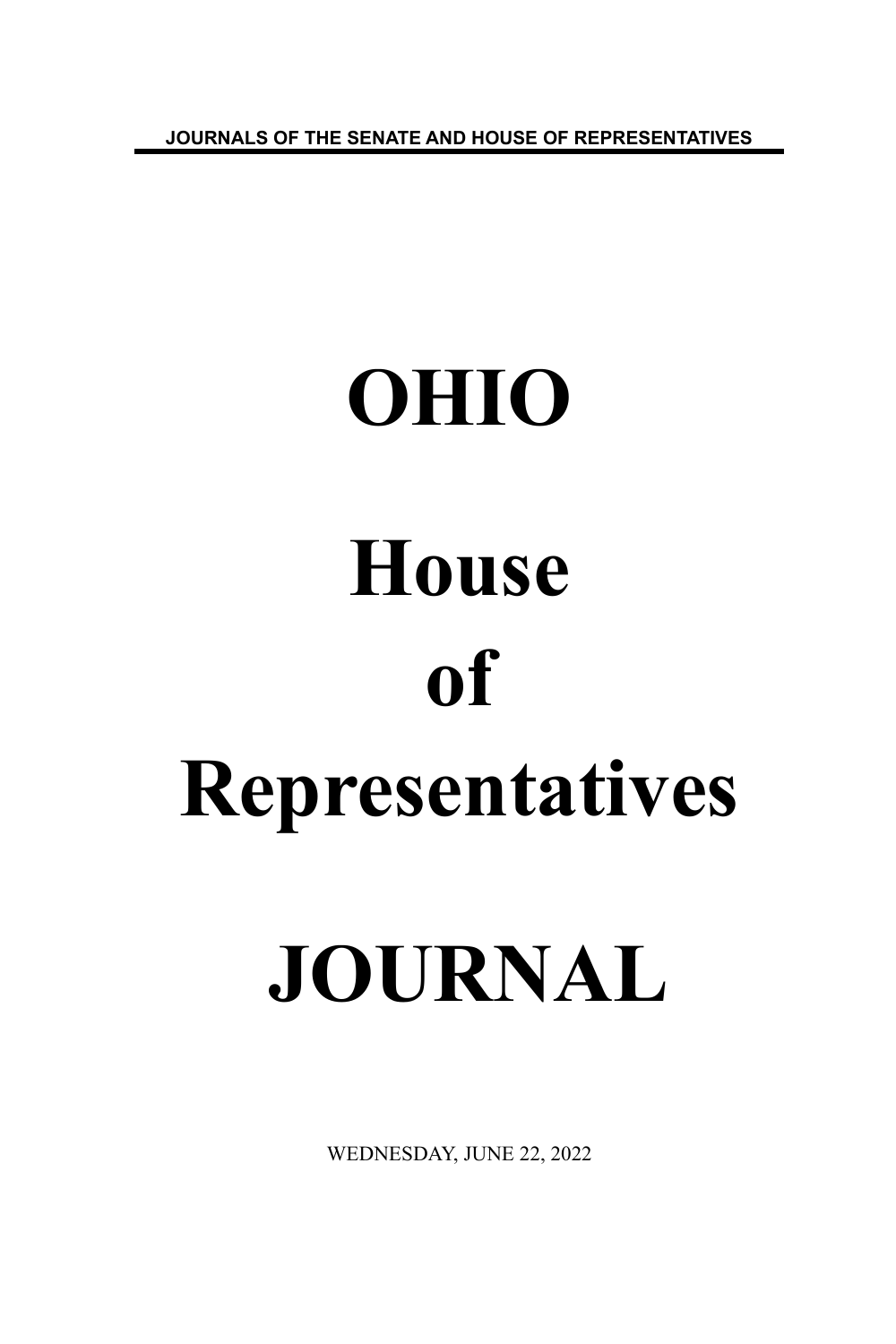# ONE HUNDRED SIXTY-EIGHTH DAY Hall of the House of Representatives, Columbus, Ohio **Wednesday, June 22, 2022, 9:00 o'clock a.m.**

The House met pursuant to adjournment.

Pursuant to House Rule No. 23, the Clerk called the House to order.

Representative Stevens was selected to preside under the Rule.

The journal of the previous legislative day was read and approved.

## **INTRODUCTION OF BILLS**

The following bill was introduced:

**H. B. No. 701 -** Representatives Sweeney, Davis. Cosponsors: Representatives Addison, Upchurch, Russo, Brent, Miranda, West, Denson, Sobecki, Miller, A., Weinstein.

To amend sections 5747.08 and 5747.98 and to enact section 5747.82 of the Revised Code to allow a refundable income tax credit for the purchase of infant or toddler formula.

Said bill was considered the first time.

## **MOTIONS AND RESOLUTIONS**

Representative LaRe moved that the following resolutions be read by title only and brought up for immediate adoption:

## **H. R. No. 308 - Representative Wiggam**

Honoring the Triway High School girls bowling team as the 2022 Division II State Champion.

### **H. R. No. 309 - Representative Addison**

Honoring Morgan Monesmith on securing two 2022 Division I State Track and Field titles.

## **H. R. No. 310 - Representatives Young and T. and White**

Honoring Andrew Boettcher as a 2021 United Soccer Coaches Association All-American.

## **H. R. No. 311 - Representative White**

Honoring the Oakwood High School girls track and field team as the 2022 Division II State Champion.

The motion was agreed to.

The question being, "Shall the resolutions be adopted?"

The resolutions were adopted.